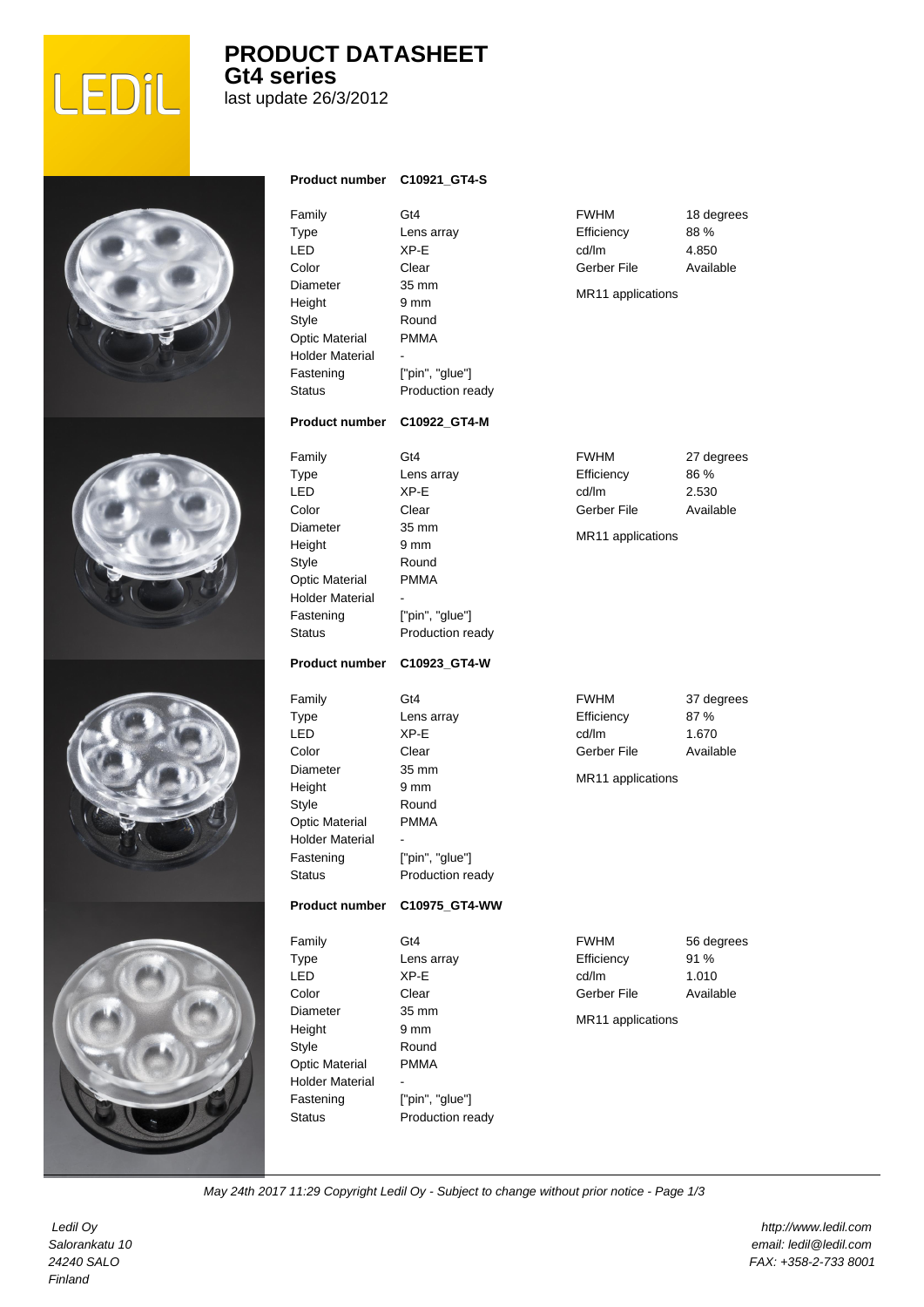

**NOTE: The typical divergence will be changed by different color, chip size and chip position tolerance. The typical total divergence is the full angle measured where the luminous intensity is half of the peak value.**

 Ledil Oy Salorankatu 10 24240 SALO Finland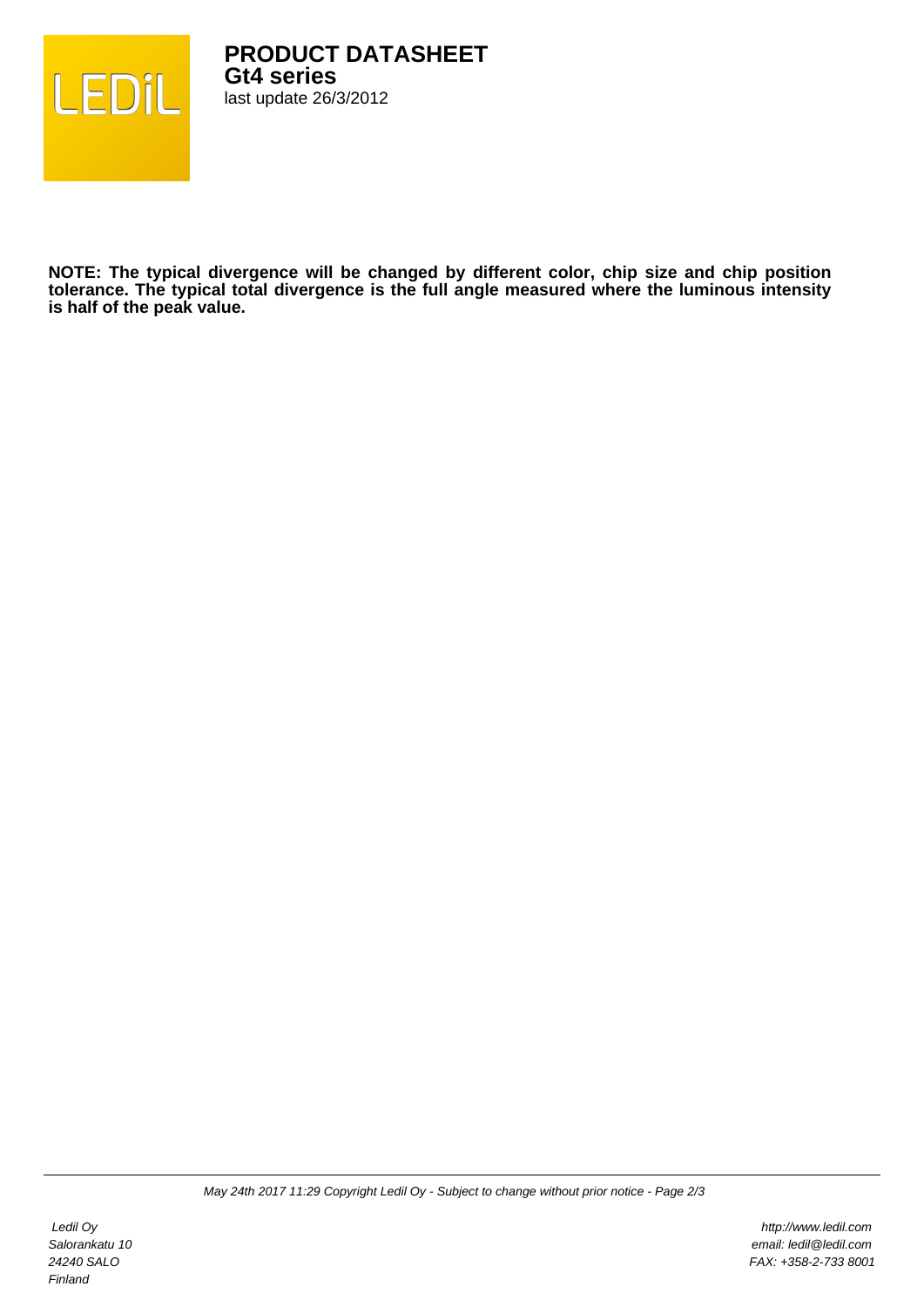

**PRODUCT DATASHEET Gt4 series** last update 26/3/2012

## **GENERAL INFORMATION**

- Product series especially designed & optimized for XP-E series of LEDs.

- Special care taken to make light distribution as uniform as possible.

- Lens material optical grade PMMA with high UV and temperature resistance. Allows use of high current and temperature conditions.

Please find more information about used material from below:

http://ledil.fi/sites/default/files/Documents/Technical/Material/PMMA%208N%20UL94\_Yellow%20Card.pdf http://ledil.fi/sites/default/files/Documents/Technical/Material/PMMA%208N%20PLEXIGLAS-Datasheet.pdf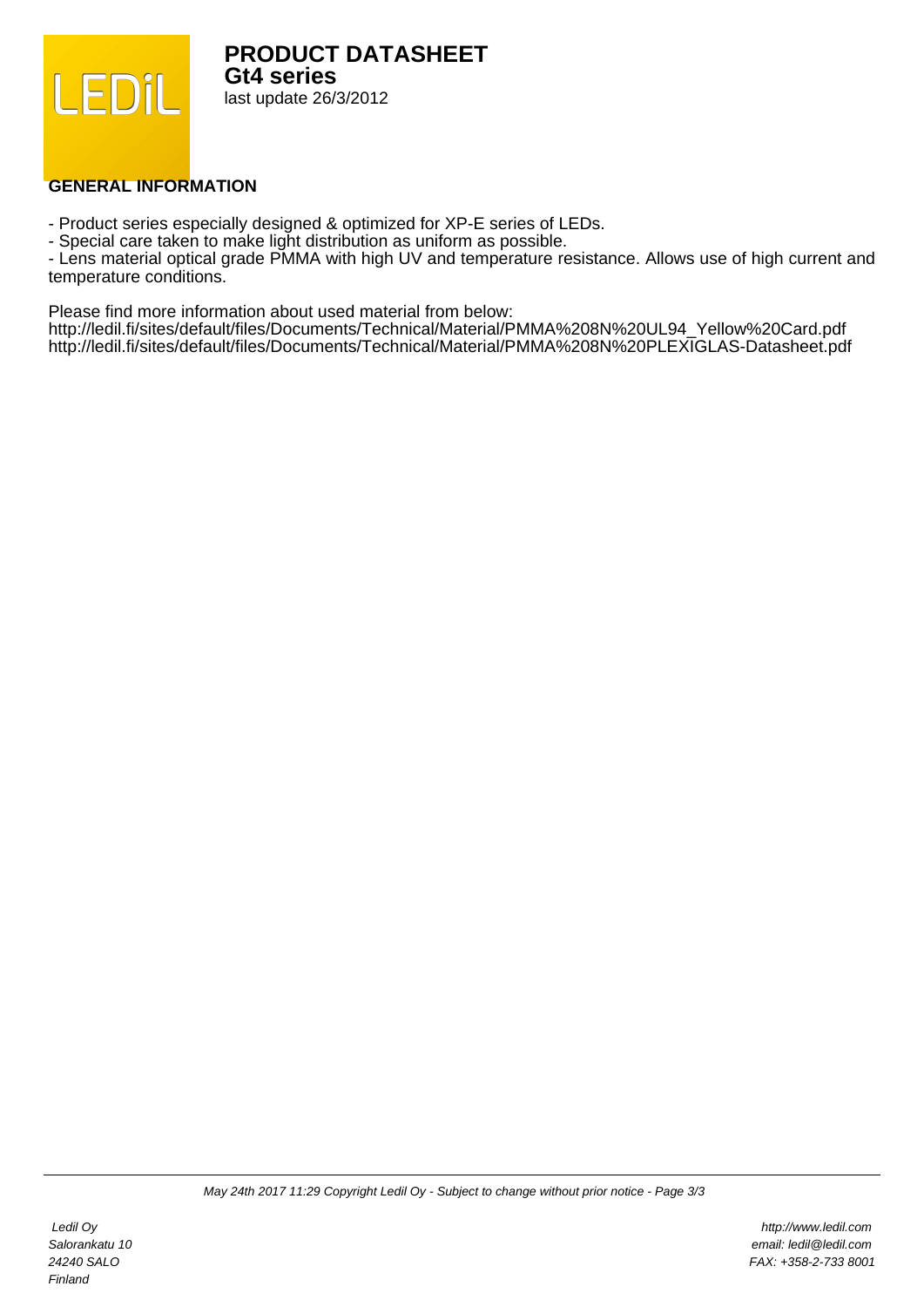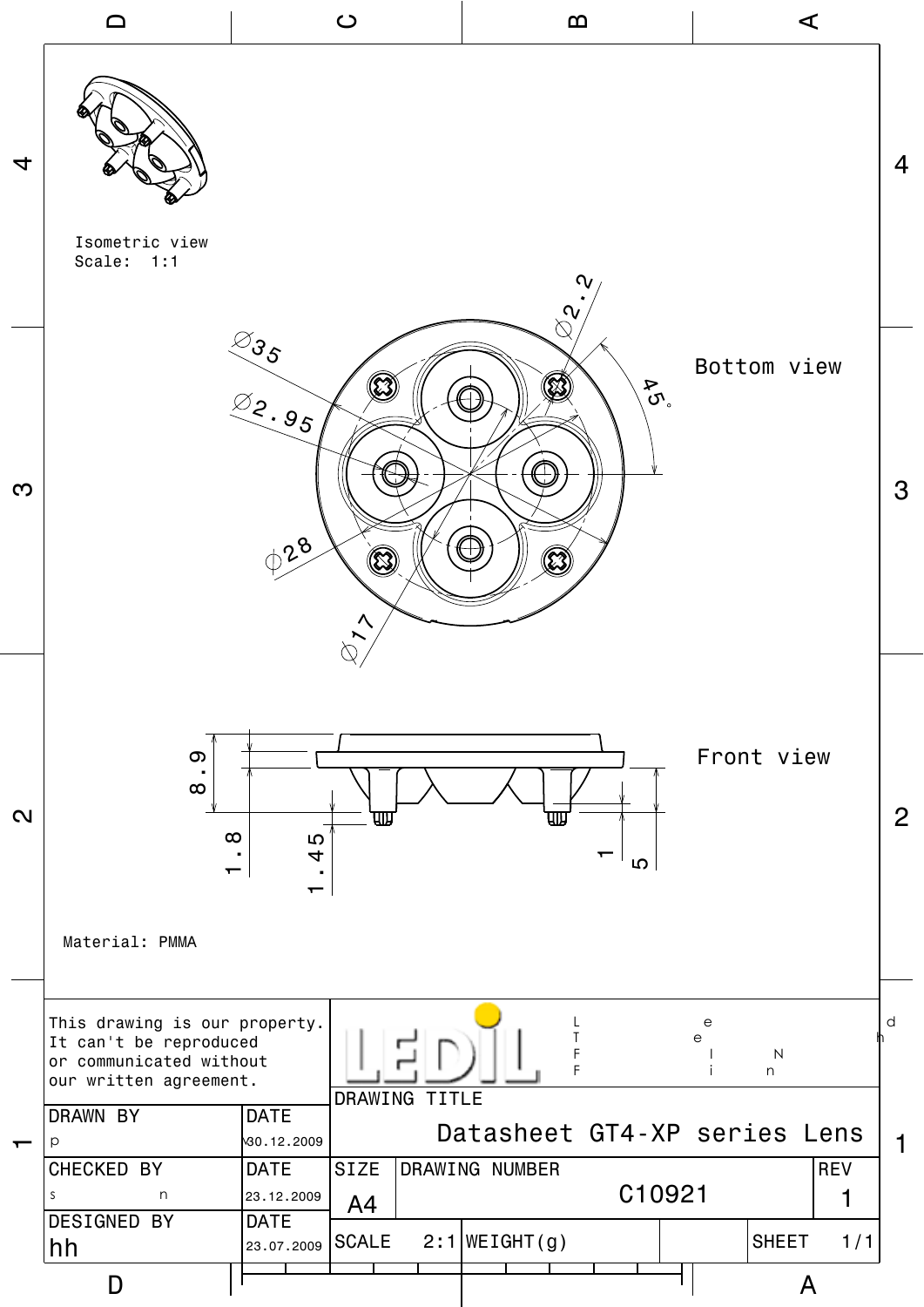

## Luminaire: Ledil Oy C10921\_GT4-XP-S C10921\_GT4-XP-S<br>Lamps: 4 x Cree XP-E (White)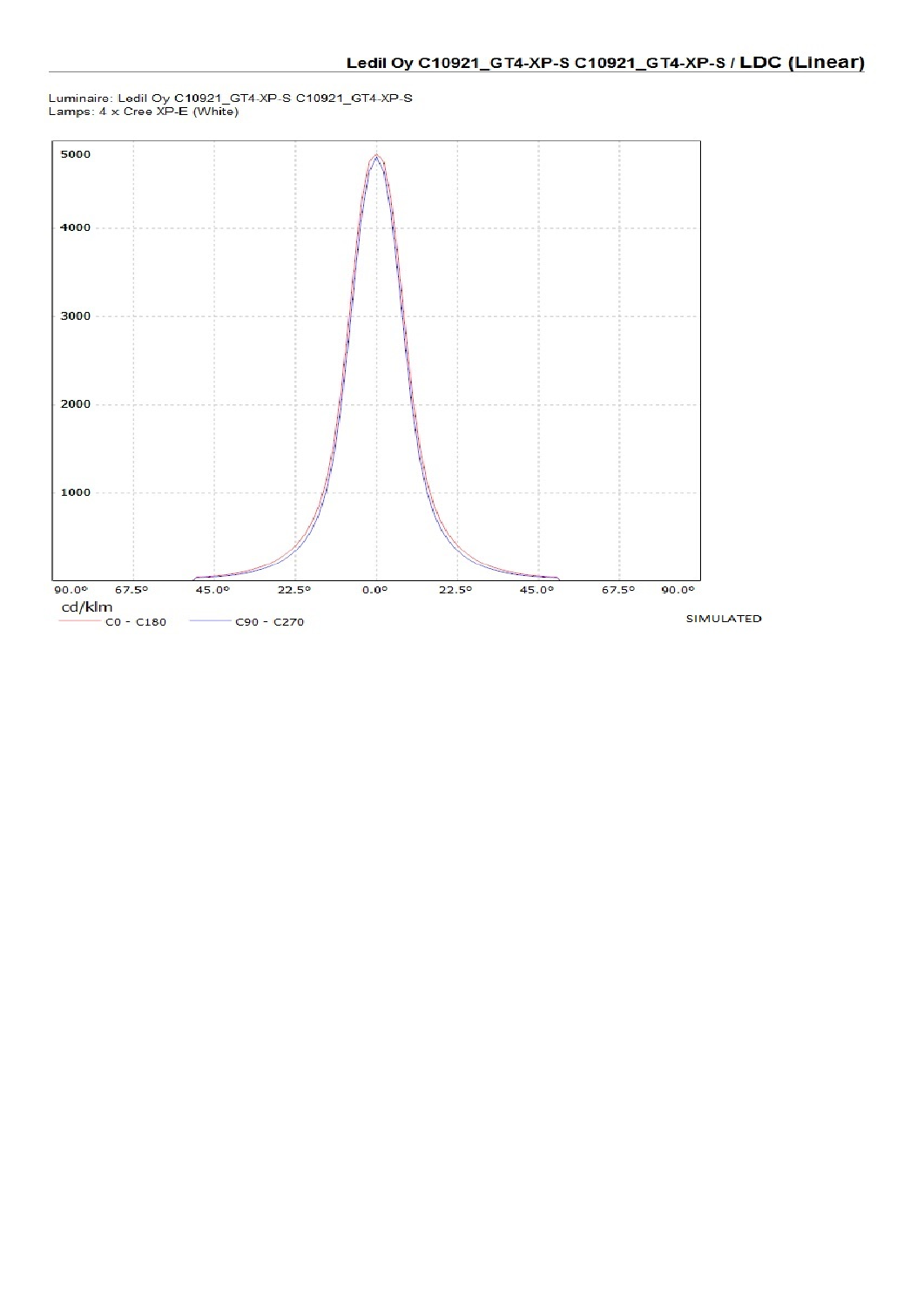

## Luminaire: Ledil Oy C10922\_GT4-XP-M C10922\_GT4-XP-M<br>Lamps: 4 x Cree XP-E (White)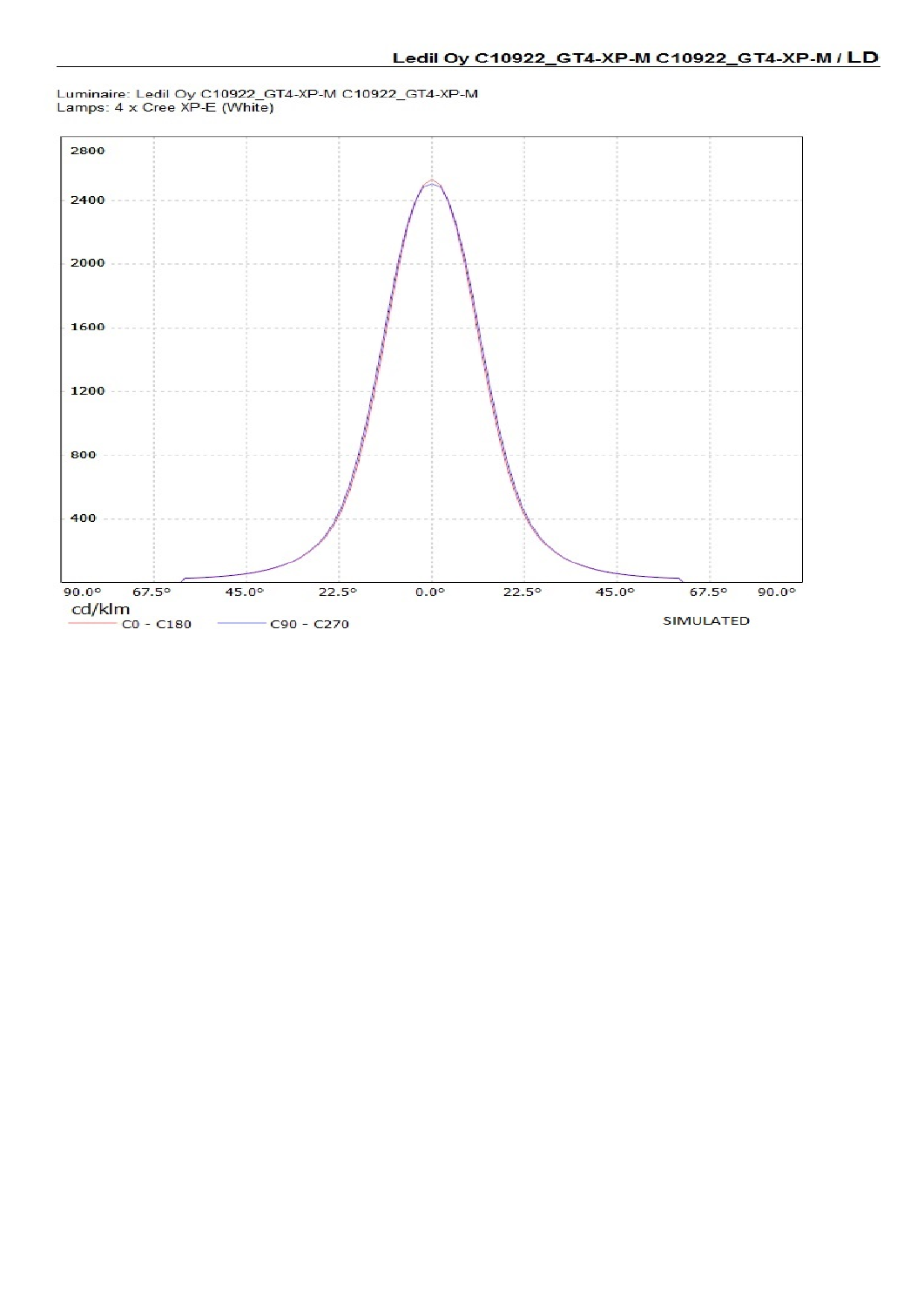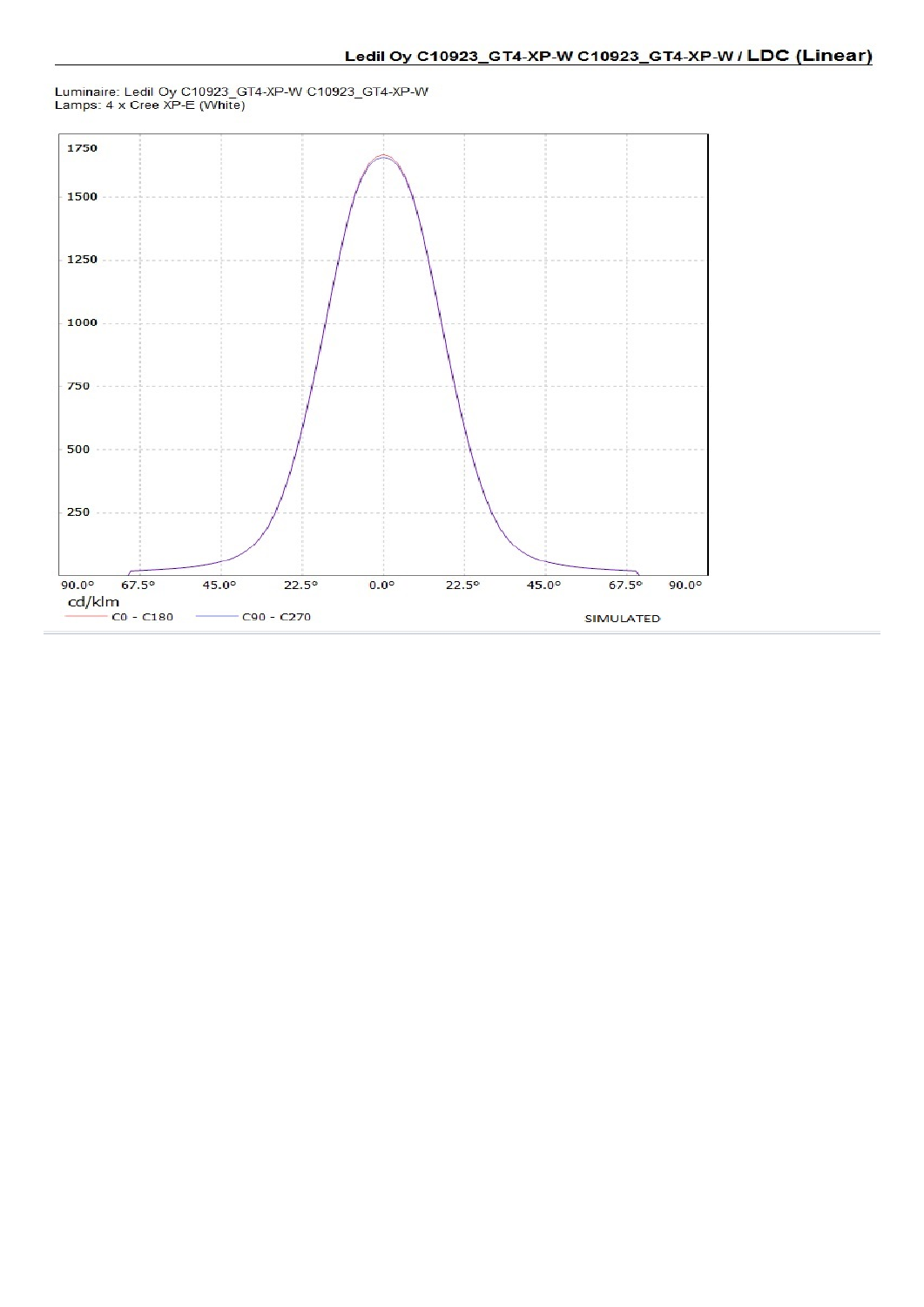Luminaire: Ledil Oy C10921\_GT4-XP-S C10921\_GT4-XP-S<br>Lamps: 4 x Cree XP-E (White)

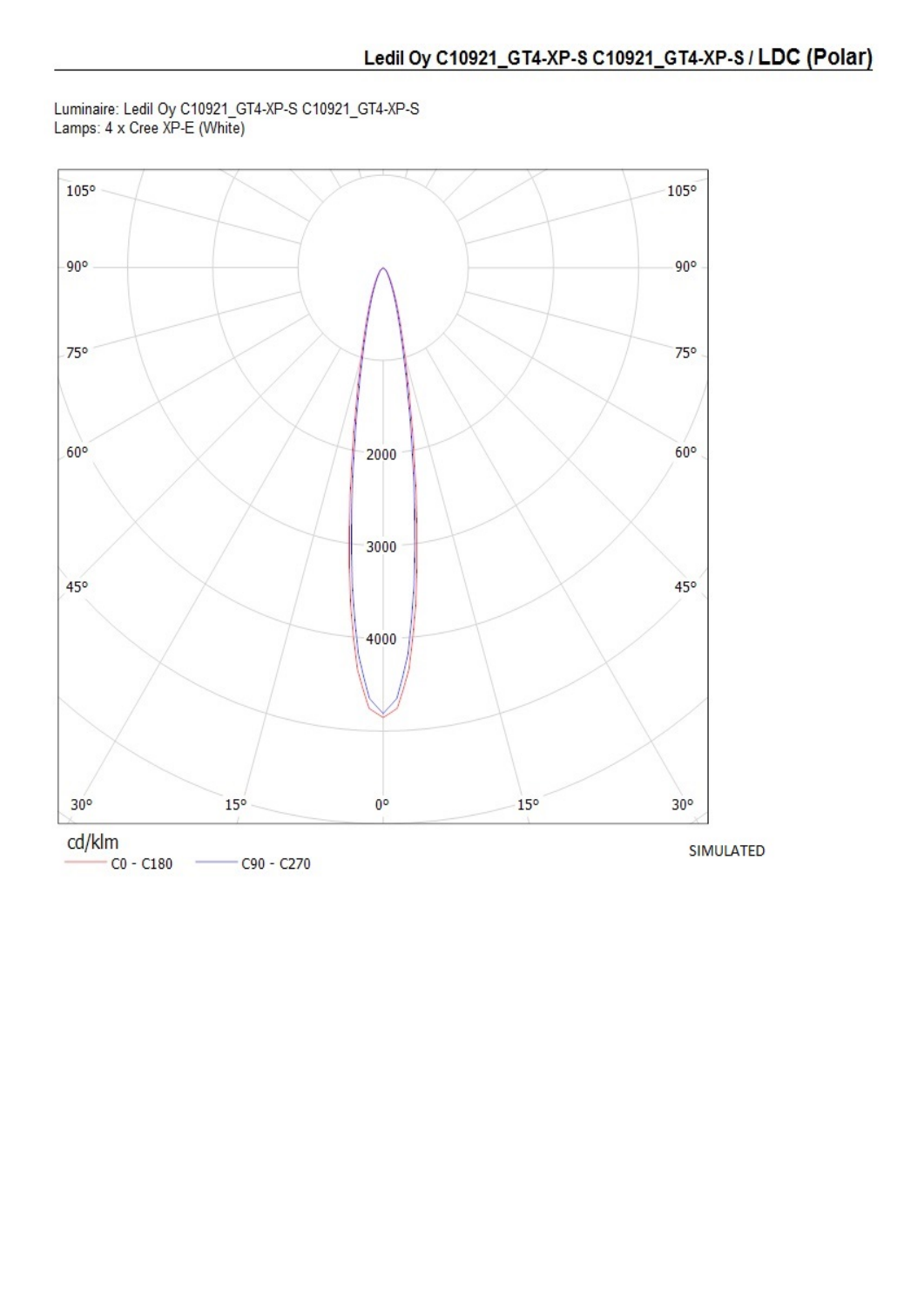Luminaire: Ledil Oy C10922\_GT4-XP-M C10922\_GT4-XP-M<br>Lamps: 4 x Cree XP-E (White)



 $CO - C180$  $C90 - C270$ 

**SIMULATED**